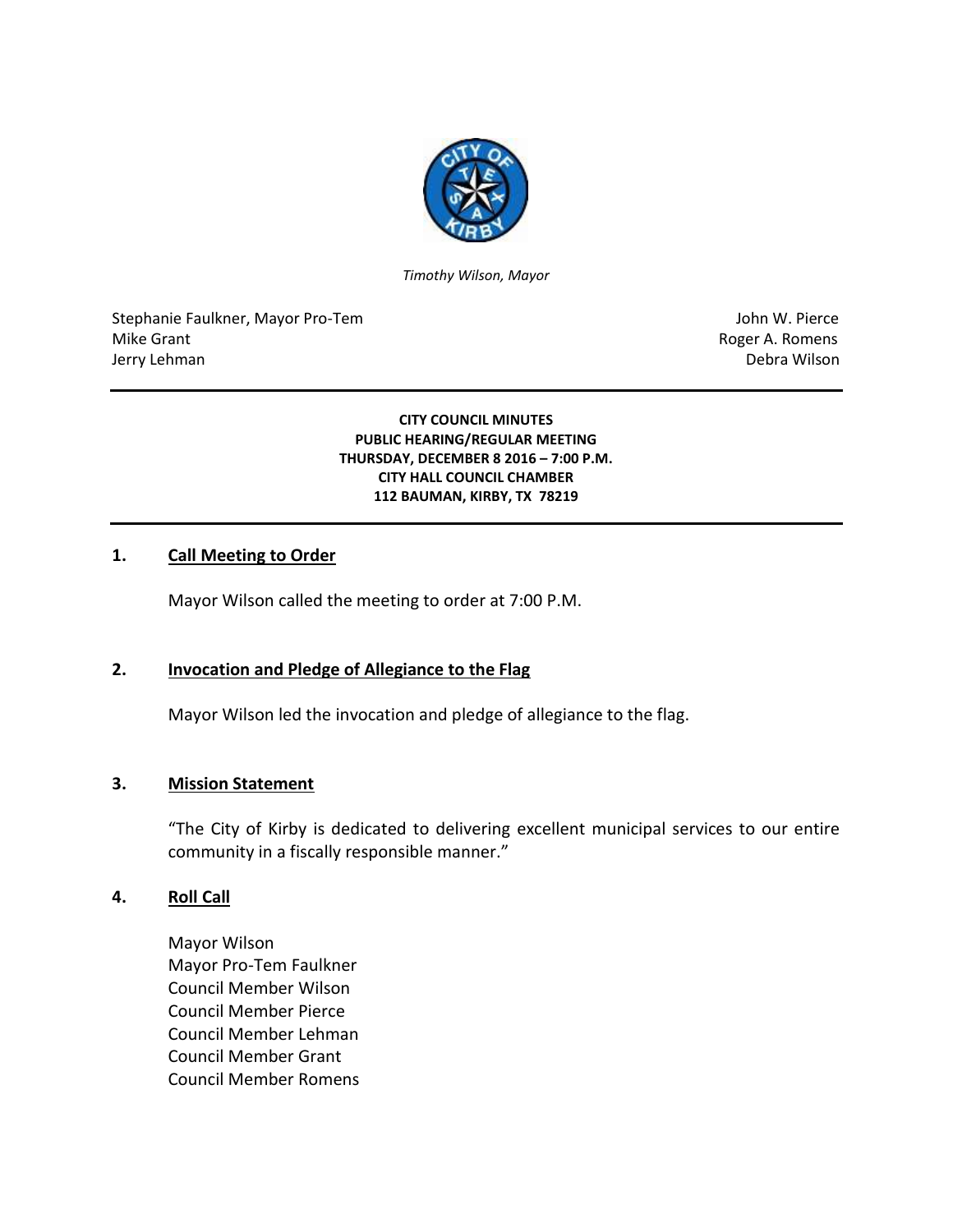Although Mayor Wilson deviated from the agenda, the minutes will be prepared in the order the agenda was posted.

## **5. Citizen Participation**

1. Debra McMillan, 4511 Hoeneke – She asked to speak during public hearing item 7.b.

2. Patricia Baber, 3402 Autumn Ln. – She has concerns about lose animals in her area. She thanked the fire department for the ambulance service they provided and they took great care of her.

## **6. Consent Agenda**

- a. Regular Meeting Minutes November 10, 2016
- b. Public Hearing/Special Meeting Minutes November 17, 2016
- c. Acceptance Of Quarterly Investment Report July Through September 2016

Mayor Pro-Tem Faulkner moved to accept the Consent Agenda; seconded by Council Member Grant. With all voting, "aye" the motion carried with a 6-0 vote.

# **7. Public Hearing**

a. Rezoning Of 0.4640 Acres Located At CB 5191 P-5 ABS 883, Otherwise Known As 4815 Gibbs Sprawl Road, Kirby, TX 78219, From The Current Zoning Of Commercial, Office And Retail (C-2) To Residential (R-1) To Allow Residential Use Only

Mayor Wilson opened the public hearing at 7:09 P.M. There were not any proponents or opponents present to speak. Mayor Wilson closed the public hearing at 7:10 P.M.

b. Public Hearing On Potential Payment To Fire Chief Kevin Riedel Of An Amount In Excess Of Contractual Amount Including Statements Of Public Purpose To Be Served By Such Excess Payment And Of Other Matters Related To Such Payment

Debra McMillan, 4511 Hoeneke – She voiced her concerns that this action would benefit one person and asked how does this keep in line with the mission statement of being fiscally responsible.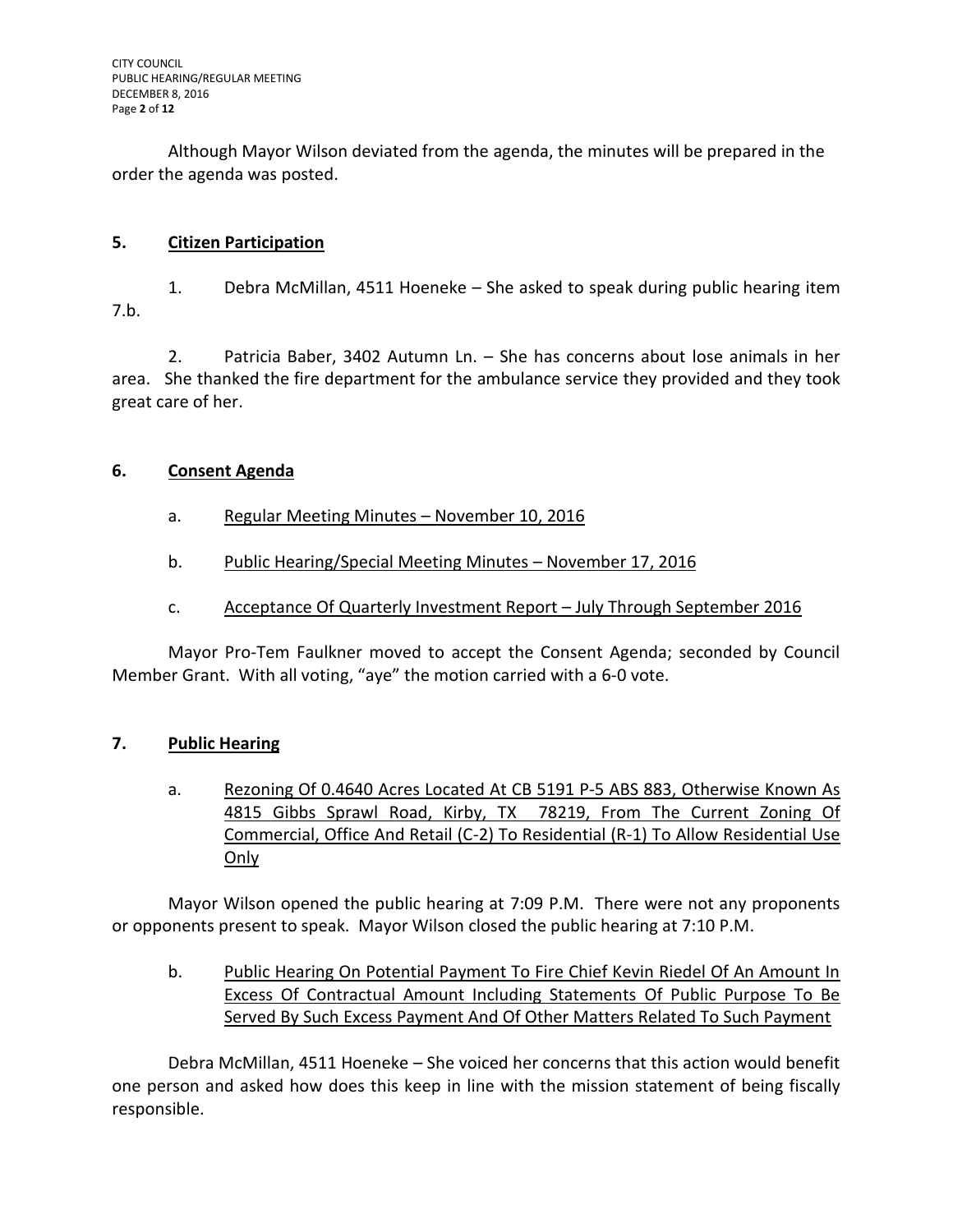CITY COUNCIL PUBLIC HEARING/REGULAR MEETING DECEMBER 8, 2016 Page **3** of **12**

Mayor Wilson opened the public hearing at 7:55 P.M.

City Manager Vernon stated the purpose of the public hearing is to discuss an incentive payout for Chief Riedel's retirement. Chief Riedel has expressed his intent to retire December 31, 2016. This will be a cost savings to the city in the amount of approximately \$33,000 savings for the remainder of the fiscal year.

Mayor Wilson closed the public hearing at 7:56 P.M.

## **8. Presentations**

a. Smart Grid Initiative – CPS Energy

Roland Hinojosa, CPS Energy Community Relations introduced Raul Flores, CPS Energy. Mr. Flores provided information regarding the equipment, meter installation, benefits of the smart meter, including utility benefits, program timeline, and communications. Residents have an opt out option should they chose not to use the Smart Grid meter. He spoke about fees associated with the Smart Grid Initiative. He replied to questions Council asked regarding the process to opt out of the program, variations with the rates, health concerns, and complaints from others who are using the Smart Grid meters.

# **9. Discussion And Possible Action**

# a. Presentation, Discussion And Possible Action Regarding The City Logo Design Project

Council Member Romens stated he spoke with Ms. Parham, Kirby Middle School art teacher, and she has not received the permission slips from the parents. Ms. Parham informed him that she will provide a free design service to the City to create a City logo. She will provide three different drawings for the City to consider. He asked that this item be placed on the next Council agenda.

b. Discussion And Possible Action Regarding Ordinance No. O-2016-800 Repealing Section 55.02 Of The Code Of Ordinances And Adopting A New Section 55.02 Of The Code Of Ordinances And Adopting Chapter 56, Post-Construction Storm Water Management, Of The Code Of Ordinances Establishing Post-Construction Storm Water Management Practices As Required By The United States Environmental Protection Agency And The Texas Commission On Environmental Quality; Incorporating New Definitions In Section 55.02; Incorporating Post-Construction Storm Water Management Practices; Providing For A Penalty Of A Fine Of Not More Than \$500.00 For Each Offense Under Chapter 56 And For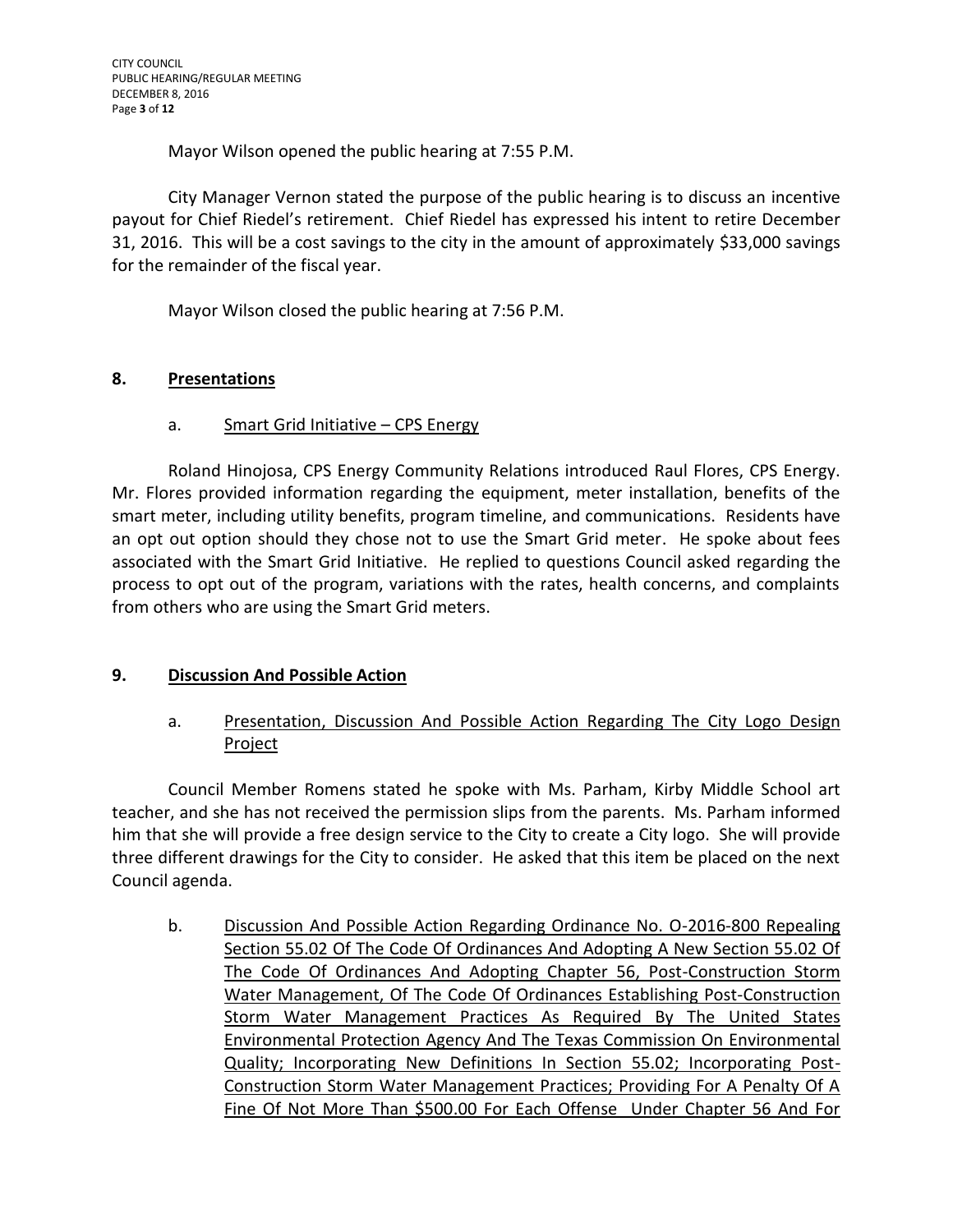Violators To Bear The Expenses Of Restoration Necessitated By Violation Of Chapter 56, With Each Day A Violation Occurs Being A Separate Offense; Providing For A Civil Penalty Of Up To \$1,000.00 Per Day For A Violation Of Chapter 56 And For A Civil Penalty Of Up To \$5,000 Per Day For Certain Point Source Effluent Limitations Or Discharge Of A Pollutant Into A City Sewer System; Repealing All Ordinances Or Parts Of Ordinances In Conflict Herewith; Providing A Savings Clause; Providing For The Inclusion In The Code Of Ordinances; Providing For An Effective Date, And Establishing A Fee For Reviewing Proposed Storm Water Pollution Prevention Plans. This Is The Second Reading.

Council Member Grant moved to adopt Ordinance No. O-2016-800 repealing Section 55.02 of the Code of Ordinances and adopting a new Section 55.02 of the Code of Ordinances and adopting Chapter 56, Post-Construction Storm Water Management, of the Code of Ordinances establishing Post-Construction Storm Water Management Practices as required by the United States Environmental Protection Agency and the Texas Commission on Environmental Quality; incorporating new definitions in Section 55.02; incorporating Post-Construction Storm Water Management Practices; providing for a penalty of a fine of not more than \$500.00 for each offense under Chapter 56 and for violators to bear the expenses of restoration necessitated by violation of Chapter 56, with each day a violation occurs being a separate offense; providing for a civil penalty of up to \$1,000.00 per day for a violation of Chapter 56 and for a civil penalty of up to \$5,000 per day for certain point source effluent limitations or discharge of a pollutant into a city sewer system; repealing all ordinances or parts of ordinances in conflict herewith; providing a savings clause; providing for the inclusion in the Code of Ordinances; providing for an effective date, and establishing a fee for reviewing Proposed Storm Water Pollution Prevention Plan; seconded by Council Member Lehman.

The motion carried with a  $6 - 0$  vote.

AYES: 6 NAYES: 0

c. Discussion And Possible Action Regarding Ordinance No. O-2016-801 Discussion And Possible Action Regarding Amending Section 153.053 Of The Zoning Ordinance To Change The Front Yard Setback For Unenclosed Carports From The Current Twenty Feet (20') To Fifteen Feet (15') Feet; And Amending Sections 153.019 And 153.020 Of The Zoning Ordinance By Adding A Subpart (C) To State That Materials Other Than Metal Or Aluminum Must Be Used On The Lower One-Third Of The Front And Sides Of Buildings Located In The C-1 And C-2 Commercial Districts That Are Visible From Public Streets Or Neighboring Property. This Is The Second Reading.

Council Member Grant moved to adopt Ordinance No. O-2016-801 amending Section 153.053 of the Zoning Ordinance to change the front yard setback for unenclosed carports from the current twenty feet (20') to fifteen feet (15') Feet; and amending Sections 153.019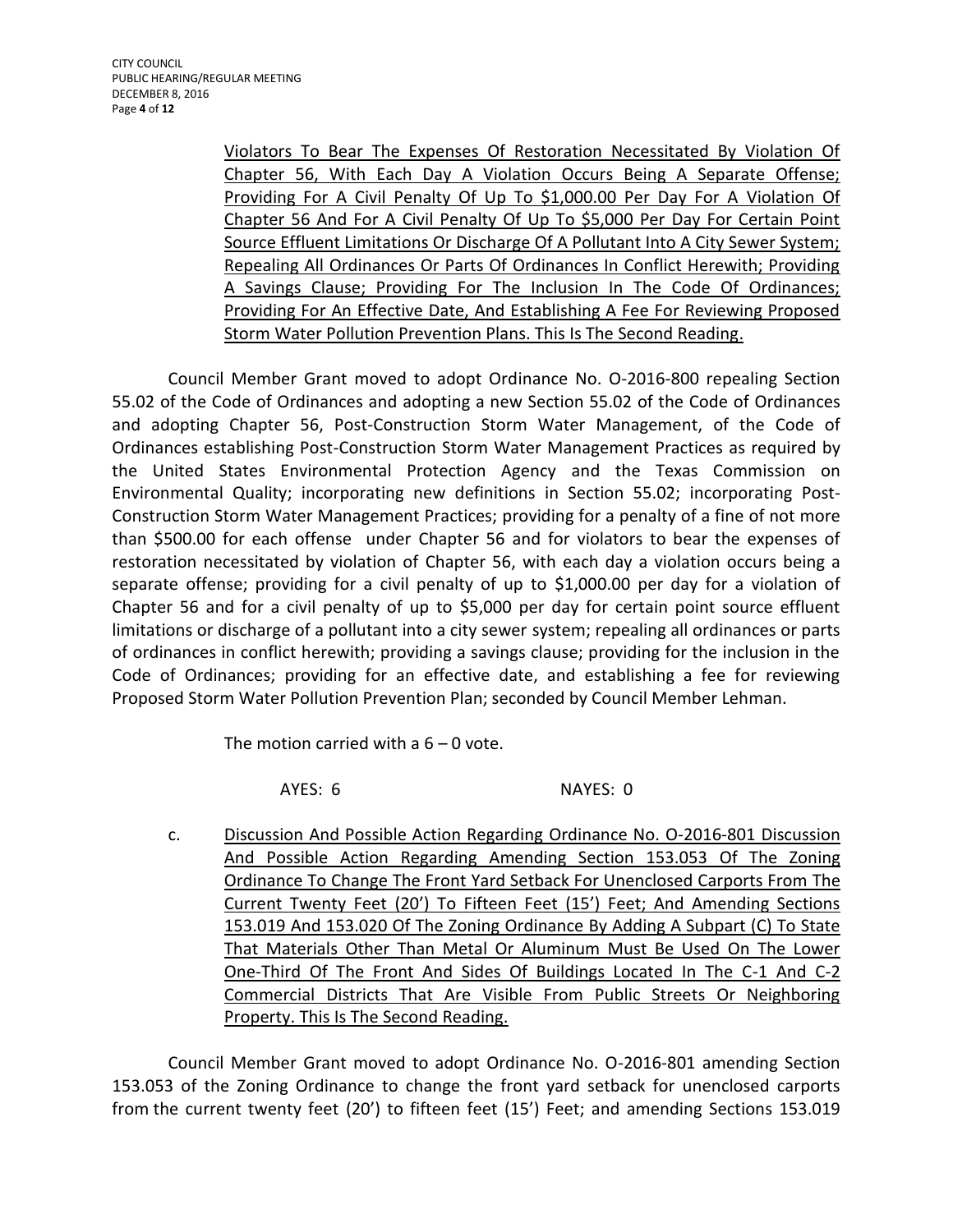and 153.020 of the Zoning Ordinance by adding a subpart (C) to state that materials other than metal or aluminum must be used on the lower one-third of the front and sides of buildings located in the C-1 and C-2 Commercial Districts that are visible from public streets or neighboring property; seconded by Mayor Pro-Tem Faulkner.

The motion carried with a  $6 - 0$  vote.

AYES: 6 NAYES: 0

d. Discussion And Possible Action Regarding Ordinance No. O-2016-802, An Ordinance Adopting Chapter 99 To The Code Of Ordinances To Authorize Enforcement Of Municipal Ordinances Regarding Fire Protection, Structural Integrity, Zoning, Disposal Of Refuse Or Dangerously Damaged Or Deteriorated Structures Or Improvements. This Is The Second Reading.

Council Member Lehman moved to adopt Ordinance No. O-2016-802 adopting Chapter 99 to the Code of Ordinances to authorize enforcement of municipal ordinances regarding fire protection, structural integrity, zoning, disposal of refuse or dangerously damaged or deteriorated structures or improvements; seconded by Council Member Grant.

The motion carried with a  $6 - 0$  vote.

AYES: 6 NAYES: 0

e. Discussion and Possible Action Regarding Ordinance No. O-2016-803, An Ordinance Amending the Zoning Ordinance of the City of Kirby, Texas to Change The Zoning Of The Property Commonly Known As 4815 Gibbs Sprawl Road, Kirby, Texas, Being 0.4640 Acres Out Of County Block 5191, P-5, ABS 883, From "C-2" Commercial District To "R-1" Single Family Dwelling District. This Is The First Reading.

Mayor Wilson recognized that the Ms. Barbara Bowie, applicant, was not present. He stated the Planning and Zoning Commission recommended approval of the zoning request. City Secretary Patty Cox explained the applicant wants to be able to claim a homestead exemption and tax exemption for 65 years old and over. Mayor Wilson informed the Council their options are to approve or deny the zoning request.

Council Member Grant moved to deny Ordinance No. O-2016-803 amending the Zoning Ordinance of the City of Kirby, Texas to change the zoning of the property commonly known as 4815 Gibbs Sprawl Road, Kirby, Texas, being 0.4640 acres out of County Block 5191, P-5, ABS 883, from "C-2" Commercial District To "R-1" Single Family Dwelling District; seconded by Council Member Wilson.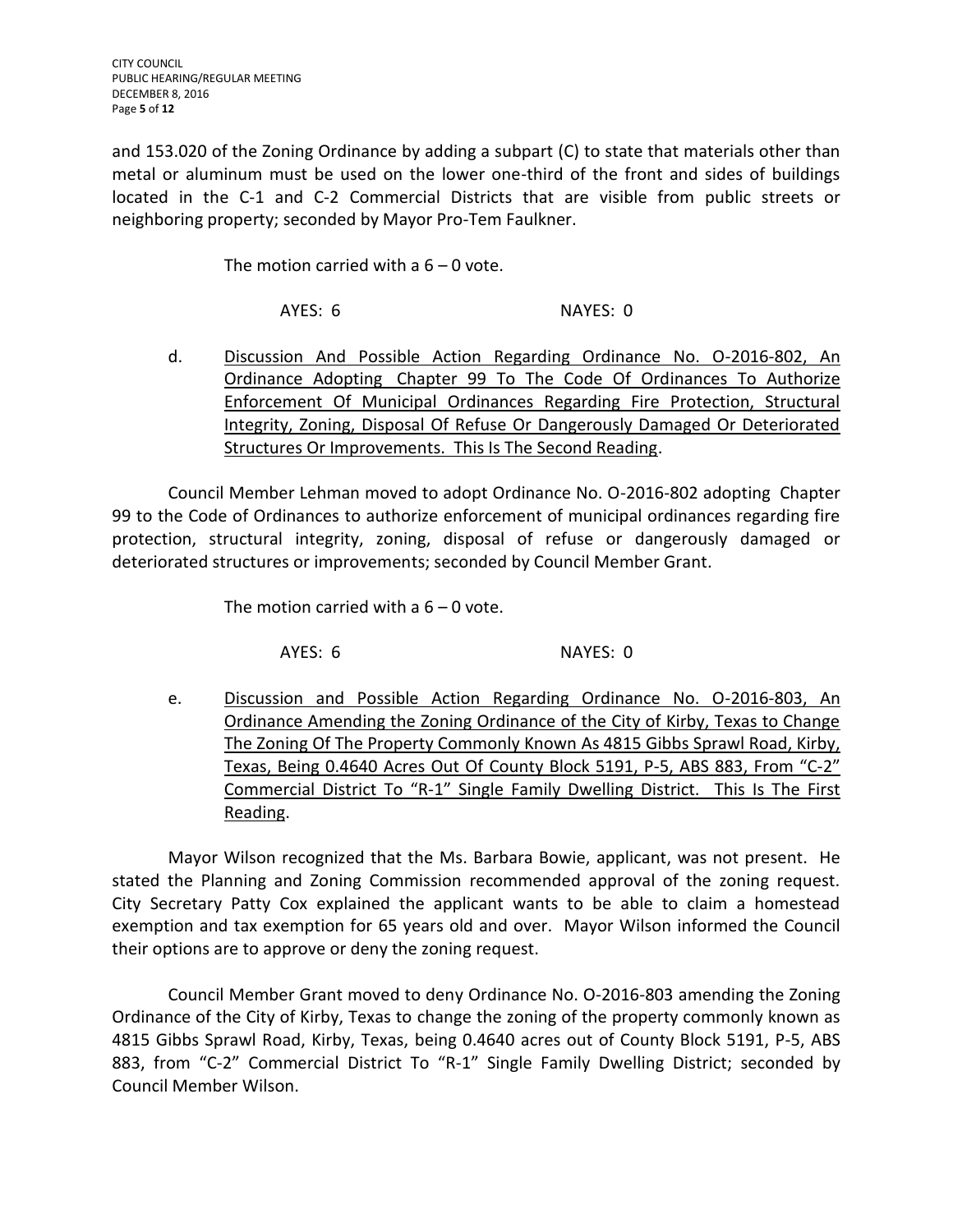The motion carried with a  $6 - 0$  vote.

#### AYES: 6 NAYES: 0

# f. Presentation, Discussion And Possible Action To Consider 2017 MLK/Freedom Riders Parade To Be Conducted By The Dr. Bowie Foundation

Barbara Bowie, Dr. Bowie Foundation, was not present to promote the 2017 MLK/Freedom Riders Parade.

Mayor Wilson suggested that Council consider allowing the parade and waive the rental fees for Friendship Park.

Council Member Grant moved to allow the parade and waive the rental fees for Friendship Park; seconded by Mayor Pro-Tem Faulkner.

City Manager Vernon provided an overview of the event.

The motion carried with a  $6 - 0$  vote.

AYES: 6 NAYES: 0

g. Discussion And Possible Action On Personnel Policies Manual Revisions

City Manager Vernon identified the changes to the Personnel Policies Manual:

On page 44, paragraph 2; Use of Vacation Leave – delete "Upon completion of one year of continuous service with the City, only Department Head approval is required, except for leave in excess of two weeks, which requires City Manager approval."

On page 54, section 9.04, number 2, delete (10.6 hours for firefighters) because that is an error.

On page 55, section 10.02, paragraph 3; within 24 hours because documents for work related injuries are due within a certain timeframe.

Council Member Grant moved to approve the changes to the Personnel Policies Manual; seconded by Council Member Wilson.

The motion carried with a  $6 - 0$  vote.

AYES: 6 NAYES: 0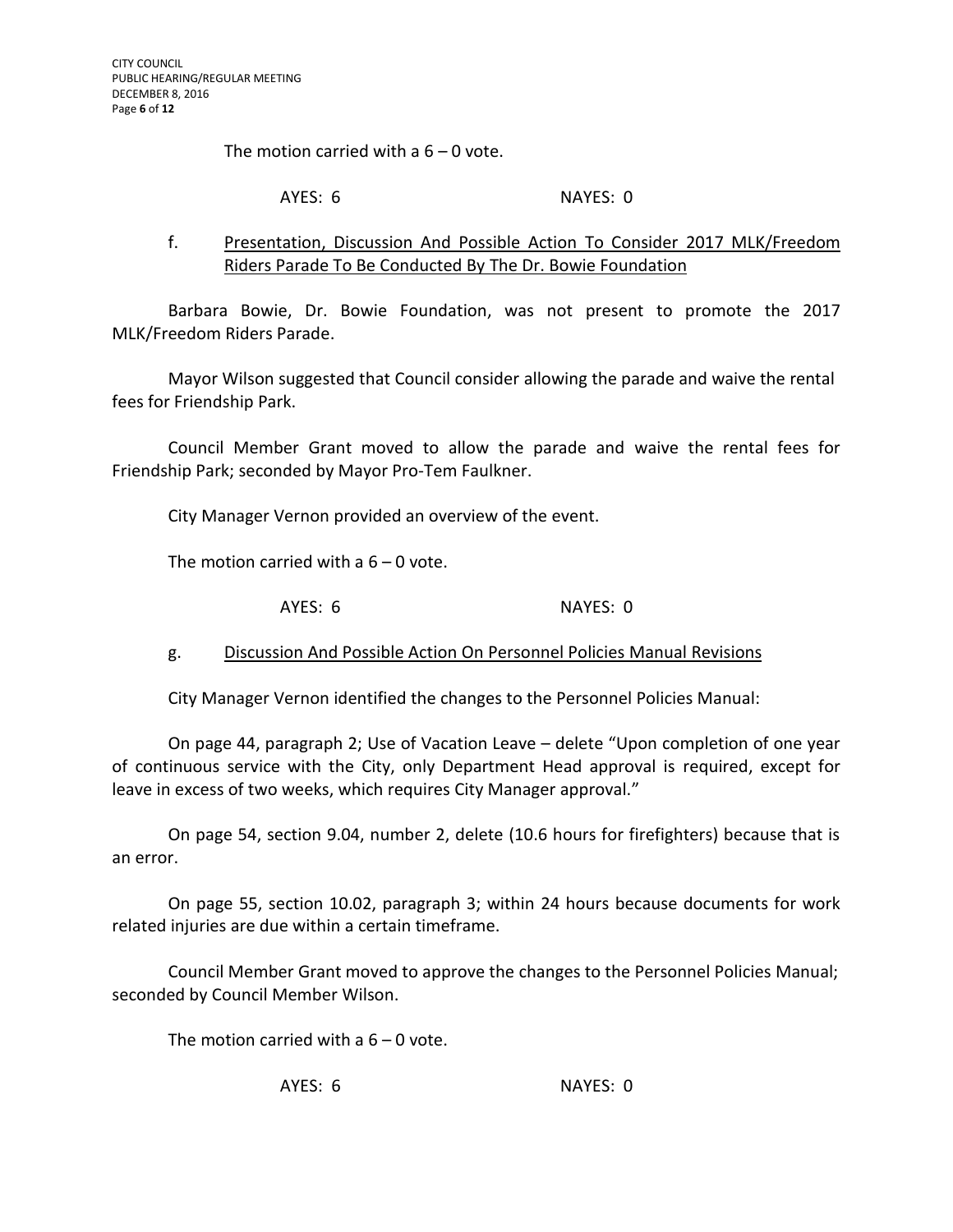h. Discussion And Possible Action Regarding Resolution No. R-2016-679 Of The City Council Of The City Of Kirby, Texas Authorizing The Submission Of The Proposed Reconstruction Of Ackerman Road, Sidewalks And Bike Lanes In The FY 2017 -2020 Transportation Improvement Program Of The San Antonio-Bexar County Metropolitan Planning Organization And Assumption Of Responsibility For Local Share Of Costs

Council Member Grant moved to accept Resolution No. R-2016-679 of the City Council of the City of Kirby, Texas authorizing the submission of the proposed reconstruction of Ackerman Road, sidewalks and bike lanes in the FY 2017 – 2020 Transportation Improvement Program of the San Antonio-Bexar County Metropolitan Planning Organization and assumption of responsibility for local share of costs; seconded by Mayor Pro-Tem Faulkner.

City Manager Vernon provided the costs associated with the project. The total cost estimate is \$6.2 million to fix Ackerman Road. The MPO is an 80% reimbursable grant and we have to match at least 20%. For this particular project it will be \$1.2 million match. At the training workshop there was discussion that they like to see an overmatch; therefore a 1% overmatch for us will be \$62,306. If funded, our 21% match will be \$1.3 million.

The motion carried with a  $7 - 0$  vote.

AYES: 7 NAYES: 0

i. Discussion And Possible Action Regarding Resolution No. R-2016-680 Of The City Council Of The City Of Kirby, Texas Authorizing The Submission Of The Proposed Reconstruction Of Old Seguin Road, Sidewalks And Bike Lanes In The FY 2017 – 2020 Transportation Improvement Program Of The San Antonio-Bexar County Metropolitan Planning Organization And Assumption Of Responsibility For Local Share Of Costs

Mayor Wilson said one of the suggestions that was made during discussing about the project was constructing Old Seguin Road with underground drainage. Mayor Pro-Tem Faulkner voiced her concern that by submitting two applications are we going to cause one application to be eliminated.

Council Member Romens asked if there is a chance both projects will be approved at same time.

Mayor Wilson suggested reaching out to VIA for help because they use both roads.

Mayor Pro-Tem Faulkner moved to accept Resolution No. R-2016-680 Of The City Council Of The City Of Kirby, Texas Authorizing The Submission Of The Proposed Reconstruction Of Old Seguin Road, Sidewalks And Bike Lanes In The FY 2017 – 2020 Transportation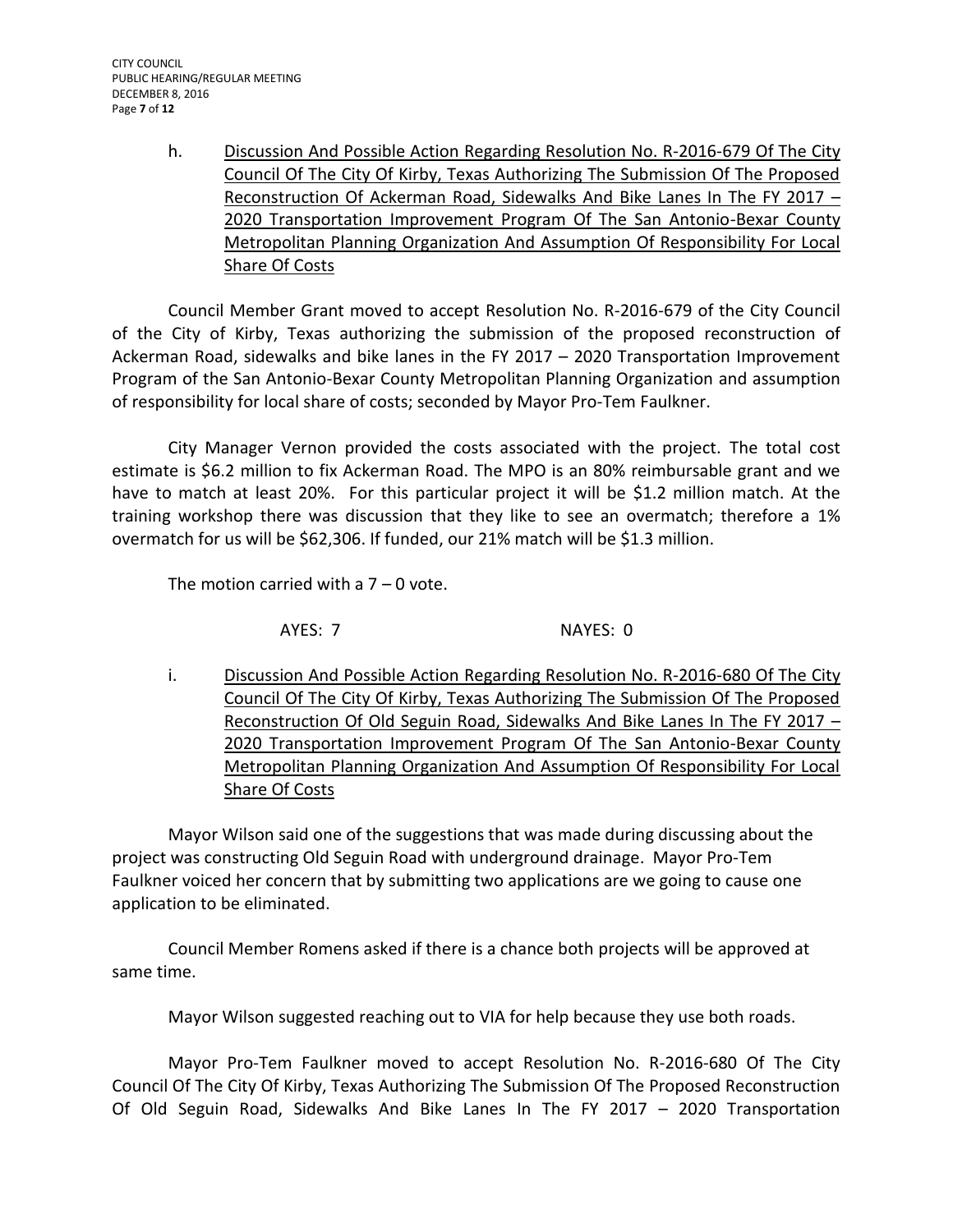Improvement Program Of The San Antonio-Bexar County Metropolitan Planning Organization And Assumption Of Responsibility For Local Share Of Costs ; seconded by Council Member Grant.

The motion carried with a  $6 - 0$  vote.

AYES: 6 NAYES: 0

# j. Discussion And Possible Action Regarding Credit Card Programs And Fees

Tina Ynfante, Finance Director provided quotes for the credit card machines, TSYS (Authorized.net) and Priority Payment Systems South. There was a third company from Dallas that submitted a quote, but they are disqualified because they are not able to interact with our INCODE server. TSYS (Authorize.net) is the company we are currently using. After reviewing the quotes, staff recommended continuing service with TSYS (Authorize.net). Staff will pursue a wireless card reader to utilize at the animal shelter, dispatcher center and pool.

Council Member Grant moved to use TSYS; seconded by Mayor Pro-Tem Faulkner

The motion carried with a  $6 - 0$  vote.

AYES: 6 NAYES: 0

k. Discussion And Possible Action Regarding Ordinance No. O-2016-804 Repealing Ordinance No. 89-457 and Establishing New Rules And Order Of Businesses For Meetings Of The City Council Of The City Of Kirby, Texas. This Is The First Reading.

Council Member Grant moved to accept Ordinance No. O-2016-804 Repealing Ordinance No. 89-457 and Establishing New Rules And Order Of Businesses For Meetings Of The City Council Of The City Of Kirby, Texas; seconded by Mayor Pro-Tem Faulkner.

The motion carried with a  $6 - 0$  vote.

AYES: 6 NAYES: 0

l. Discussion And Possible Action Regarding Ordinance No. 0-2016-805 Repealing Ordinance No. 89-458 And Establishing A Packet Fee For All Candidates Of A

Council Member Romens moved to accept Ordinance No. O-2016-805 Repealing Ordinance No. 89-458 And Establishing A Packet Fee in the amount of \$7.00 For All Candidates Of A Special Or General Election; seconded by Council Member Wilson.

Special Or General Election. This Is The First Reading.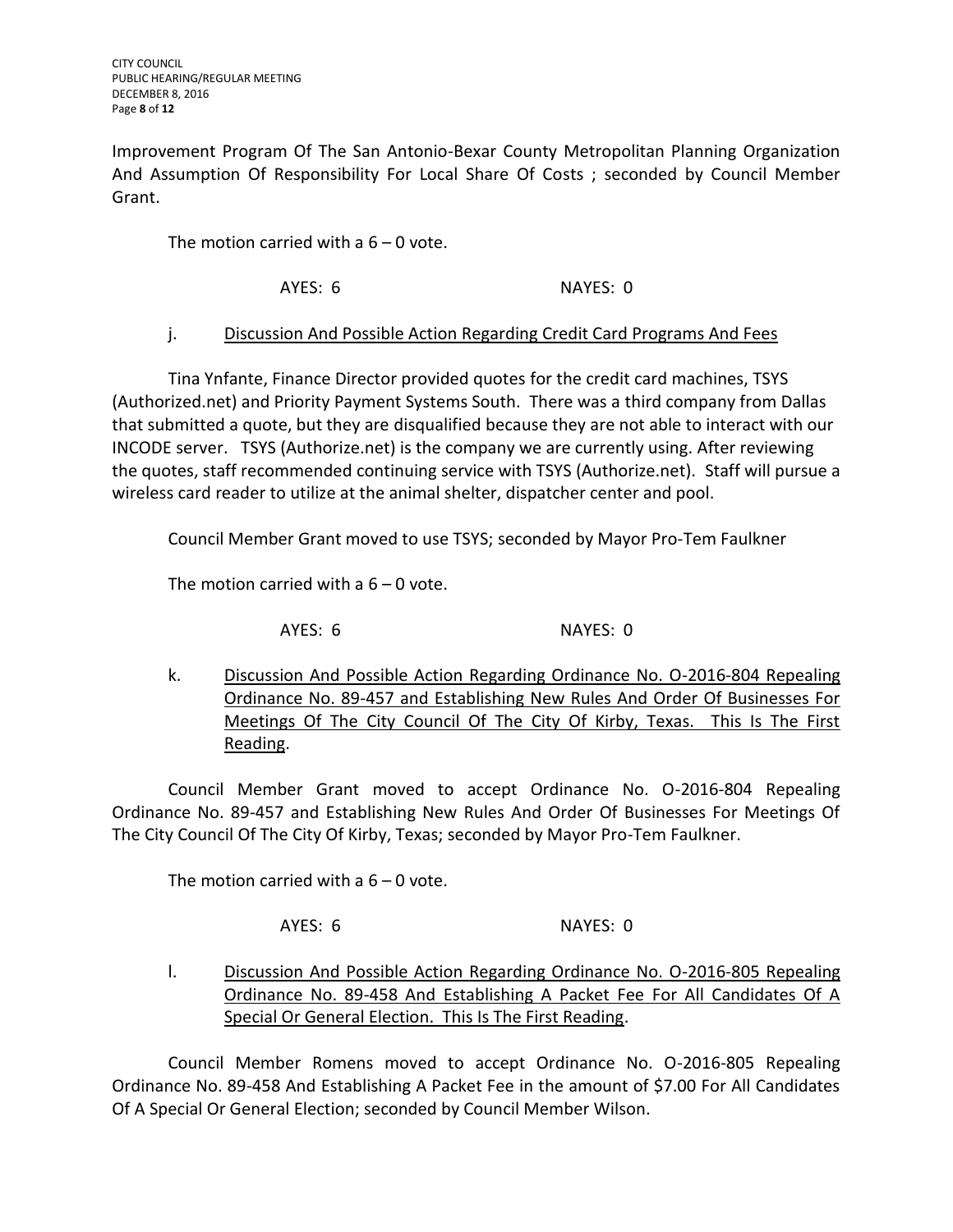The motion carried with a  $6 - 0$  vote.

AYES: 6 NAYES: 0

m. Discussion And Possible Action To Consider Ordinance No. O-2016-806 Designating The Official City Newspaper For Publication of Matters Pertaining To The City Of Kirby. This Is The First Reading.

Council Member Grant moved to accept Ordinance No. O-2016-806 designating the Northeast Herald as the official City newspaper for publication of matters pertaining to the City of Kirby; seconded by Council Member Romens.

The motion carried with a  $6 - 0$  vote.

AYES: 6 NAYES: 0

n. Discussion And Possible Action To Appoint A Member To The Beautification And Recycle Committee To A Term Expiring October 1, 2018

Mayor Pro-Tem Faulkner moved to appoint George Lombardo to the Beautification and Recycle Committee to a term expiring October 1, 2018; seconded by Council Member Wilson.

The motion carried with a  $6 - 0$  vote.

AYES: 6 NAYES: 0

# o. Presentation, Discussion And Possible Action On A GIS System For The City Of Kirby

City Manager Vernon identified the various uses of a GIS System. ESRI, Inc. was recommended by the city engineer and the cost for the system is \$6,500. This includes one desk top license, and on-line licenses for five users. This will be addressed with a budget amendment in January.

Mayor Pro-Tem Faulkner moved to approve the purchase of a GIS for the City of Kirby; seconded by Council Member Grant.

The motion carried with a  $6 - 0$  vote.

AYES: 6 NAYES: 0

p. Status Update On City Of Kirby Goal Number One: City Appearance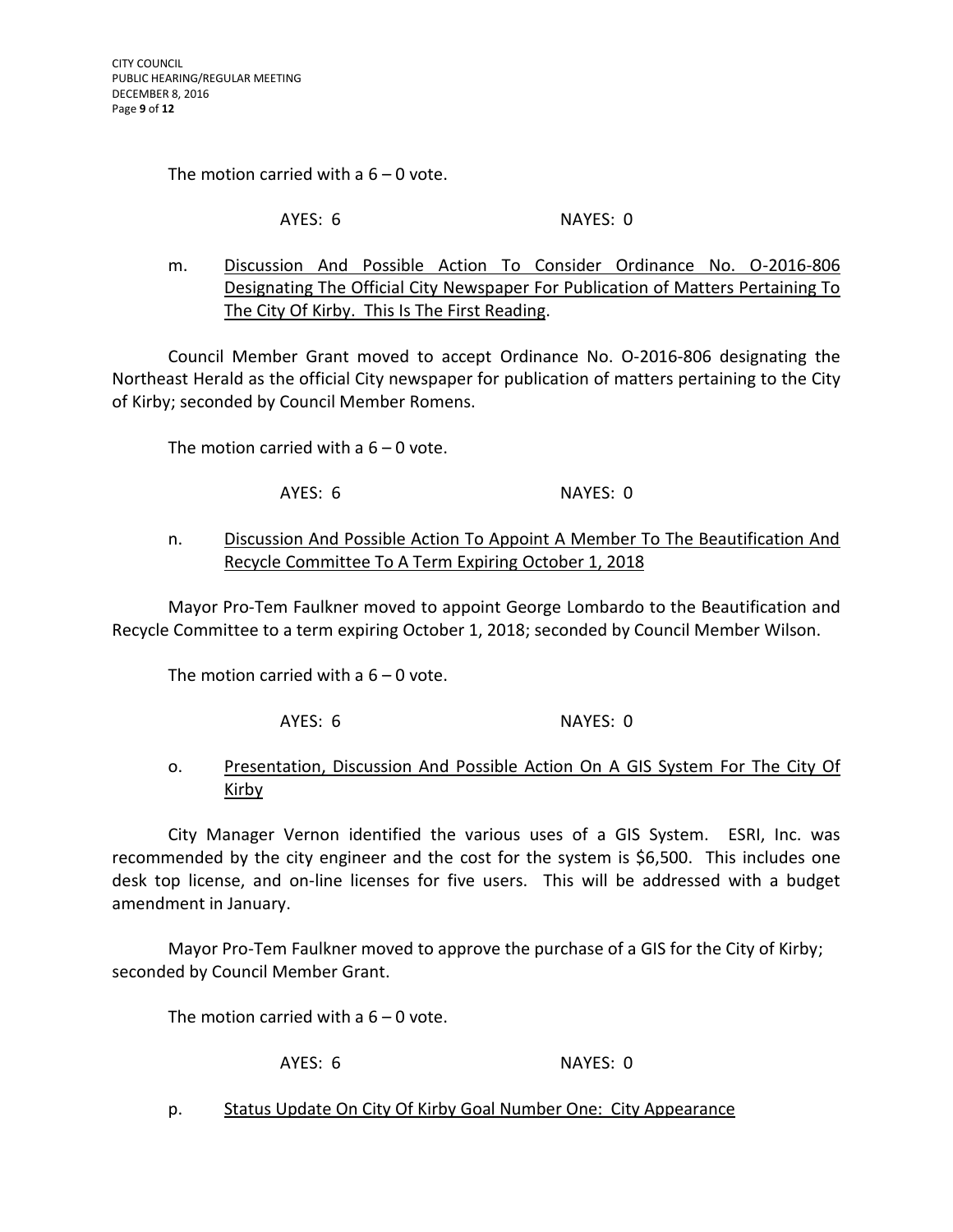City Manager Vernon provided the following update for City Appearance:

1. To create a map of the City detailing the condition of each property through color coding them.

2. Public Works will establish a street sweeping schedule.

3. Kirby gives back clean-up project. Select four houses and on a Saturday get together to clean up the property. The Code Compliance officer will spearhead in spring. We need to get donations.

4. Quarterly yard recognition. The Beautification and Recycle Committee has nomination forms available. In January the Committee will vote on the winner. The winner will be recognized at a Council meeting.

5. Update entrance areas. There's an entrance from FM 78, Old Seguin, and Ackerman Road. The landscapers will take care of the entrances.

6. Mayor Wilson suggested promoting the adopt a spot program. Some things that can be done on rainy days include, but not limited to straighten signs, report street signs that the names are misspelled or signs that you cannot read. Public Works is doing a really good job at Friendship Park.

# q. Status Update On City Of Kirby Personnel

City Manager Vernon provided an update on personnel:

Patrol officer and code compliance – Chief Bois is going through interviews and hopefully he will have recommendations for hire next week; program coordinator – posted; part time dispatcher – posted; and municipal clerk – hired.

Mayor Pro-Tem Faulkner asked about hiring lifeguards and who is going to oversee the pool this year. We need to hire a pool manager to hire lifeguards before spring break.

Mayor Wilson expressed the value of the City's employees and the Council concurred. Mayor Wilson stated the City Manager should have the flexibility to retain our employees.

City Manager Vernon informed Council we are hiring temporary staff in Public Works to fill the void in the position because of leave and the budget will need to be amended to identify the cost.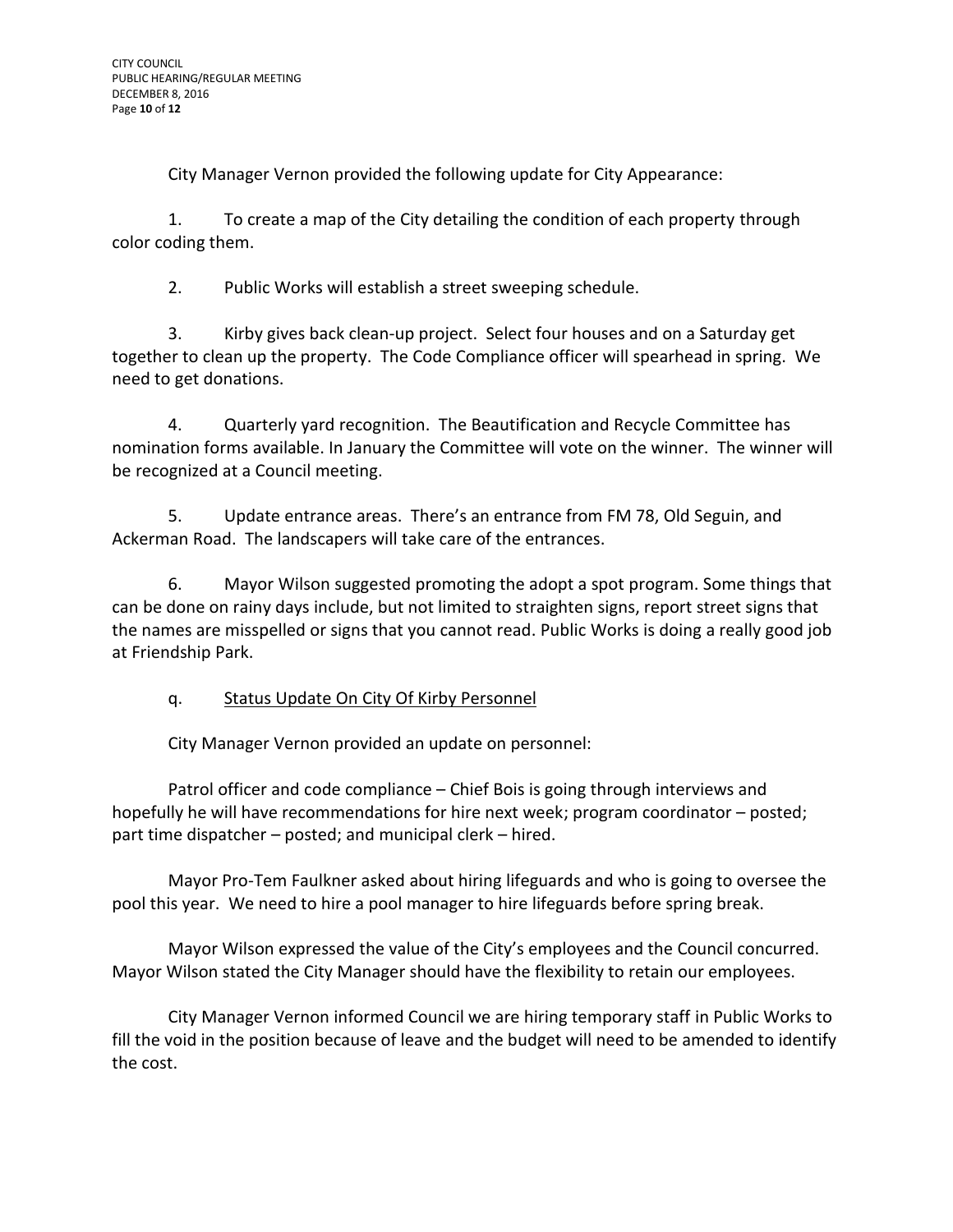Mayor Wilson said the budget will be amended to reflect the cost for an assistant public works director position in January.

## 10. Executive Session

a. Deliberate The Employment, Evaluation, And/Or Duties Of Fire Chief Kevin Riedel. Possible Executive Session Pursuant To Texas Government Code Section 551.074, Personnel Matters

Mayor Wilson closed the regular meeting and entered into an executive session at 7:38 P.M.

Mayor Wilson reconvened the regular meeting at 7:50 P.M.

- 11. Reconvene To Open Session
	- a. Discussion And Possible Action On Potential Payment To Fire Chief Kevin Riedel Of An Amount In Excess Of Contractual Amount

Mayor Pro-Tem Faulkner moved to approve the one-time payment to Chief Kevin Riedel in the amount of \$19,833.83 as a payout for retirement as of December 31, 2016 potentially saving the City of Kirby \$33,669.48 for the fiscal year; seconded by Council Member Grant.

The motion carried with a  $6 - 1$  vote.

AYES: 6 NAYES: 1 (Council Member Romens)

# 12. Requests and Announcements

a. Requests By Mayor And Council Members For Items To Be Placed On Future City Council Agendas And Announcements On City Events/Community Interests

Council Member Pierce – He asked that the City Manager's review be placed on the next agenda. He voiced his concern with golf carts on public streets. On Saturday the Crime Control District Board will host their Second Annual Hot Chocolate Social and Santa will be available to visit with children and have a photo opportunity starting a 4 P.M. at the Senior Center, and the animal shelter is having their Wellness On Wheels from 8:00 A.M. to 11:00 A.M. Saturday. He asked everyone to be safe.

Council Member Romens – He wished everyone happy holidays and be safe.